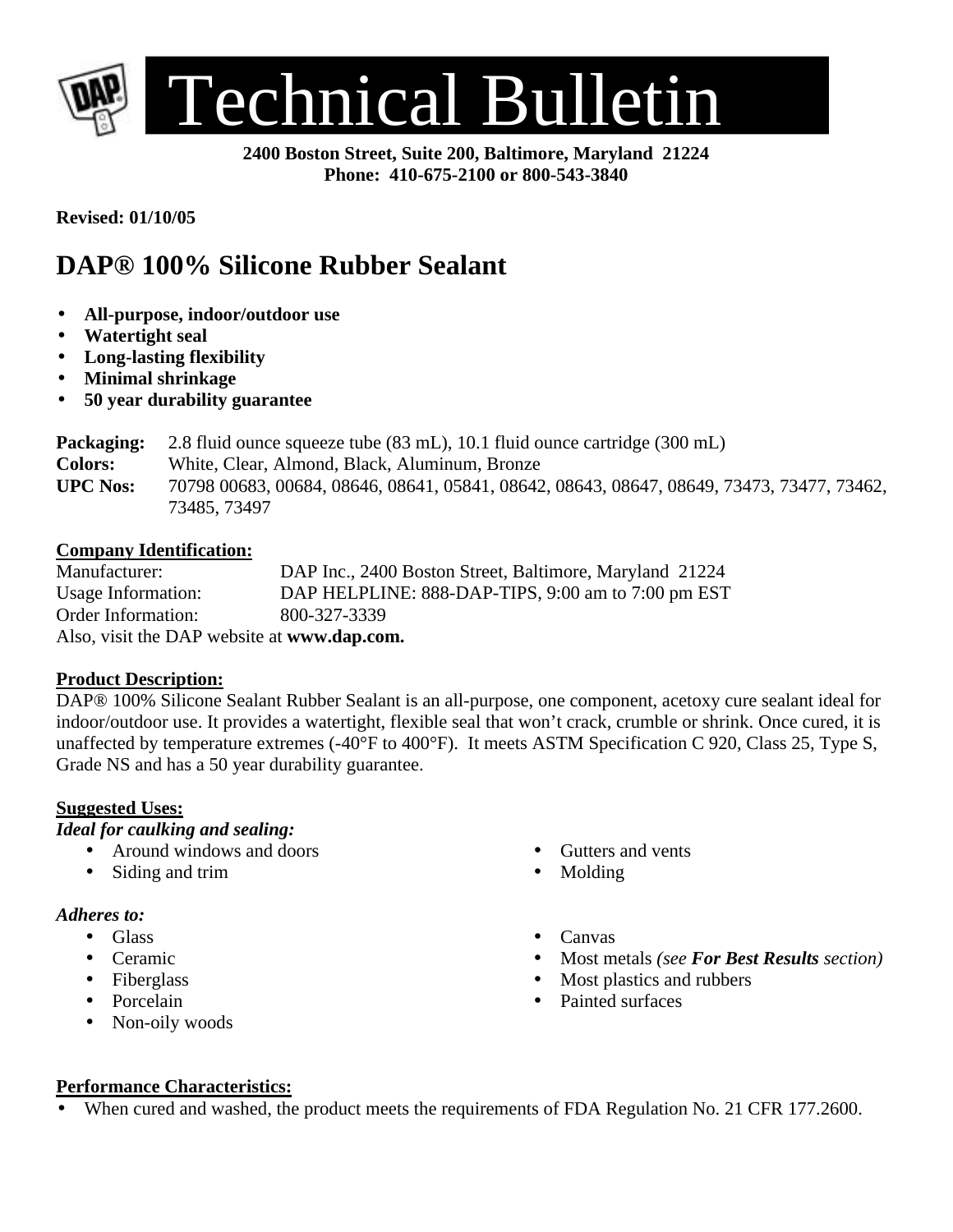# **Surface Preparation & Application:**

- Remove old caulk from surface. Prepare a clean, dry surface which is free of loose debris, dust, dirt, soap, oil or grease.
- When using 2.8 oz squeeze tube, remove cap and puncture inner seal with other side of cap. Screw on nozzle and cut at 45° angle to desired bead size.
- When using 10.1 oz cartridge, cut nozzle at 45° angle to desired bead size. Puncture inner foil seal. Load into caulking gun.
- Apply sealant to surface, pushing sealant ahead of nozzle.
- Smooth bead with finishing tool if necessary.
- Clean up excess uncured sealant from surface and tools with mineral spirits. Excess cured sealant must be cut or scraped away. Wash hands with soap and water.
- Allow 24 hours for sealant to cure. Sealant will not cure in totally confined spaces.
- When applying to hard rubber or plastic surfaces, lightly sand or roughen surface before application to maximize adhesion.
- When bonding two surfaces together, always clamp until cured, if possible.
- When using sealant to form weather-stripping or other formed rubber parts, place wax paper over sealant to prevent sticking to mating piece until it has cured.
- Reseal for reuse.

# *For Best Results:*

- Application temperature is between -35°F and 140°F.
- Joint width should not exceed 1/2". If joint depth exceeds 1/2", use backer rod material.
- Not paintable. Paint surfaces before sealing.
- Not recommended for continuous underwater use, below grade use, use on wet surfaces, oily woods, stovepipes or chimneys. Not for fireplace applications, tuck pointing, butt joints, structural glazing or repairing surface defects.
- Not recommended for use on cementitious materials or surfaces that might bleed oils, plasticizers or solvents. Substrates made of methylmethacrylate, polycarbonate, polypropylene, polyethylene and polytetrafluoroethylene do not allow for best adhesion and compatibility with sealant. Try test area before using.
- Not recommended for use on brass, copper, magnesium, zinc, iron, galvanized metals or other surfaces prone to attack by weak acids.
- Do not use where abrasion and physical abuse are encountered.
- Store in temperatures below 90°F in a dry place.

# **Physical & Chemical Characteristics:**

| Polymer:                              | Silicone Rubber                                      |
|---------------------------------------|------------------------------------------------------|
| Tooling Time:                         | 5-10 Minutes                                         |
| Tack Free Time:                       | 10-20 Minutes                                        |
| <b>Dynamic Joint Movement:</b>        | $\pm 25\%$                                           |
| Paintable:                            | N <sub>0</sub>                                       |
| Odor:                                 | Vinegar-like                                         |
| Consistency:                          | Smooth, Gunnable Paste                               |
| Specific Gravity:                     | $1.03 \pm 0.01$                                      |
| Solids:                               | 97.0% $\pm$ -1.0% by weight                          |
| Density:                              | $8.6\pm 0.10$ lbs./gallon                            |
| <b>Temperature Service Range:</b>     | $-40^{\circ}$ F to $400^{\circ}$ F (after full cure) |
| <b>Temperature Application Range:</b> | $-35^{\circ}$ F to $140^{\circ}$ F                   |
| <b>Freeze Thaw Stable:</b>            | Yes                                                  |
| Shelf Life:                           | 1 Year                                               |
| Coverage:                             | 10.1 fl. oz.: 55 linear ft. at a $3/16$ " bead size  |
|                                       |                                                      |